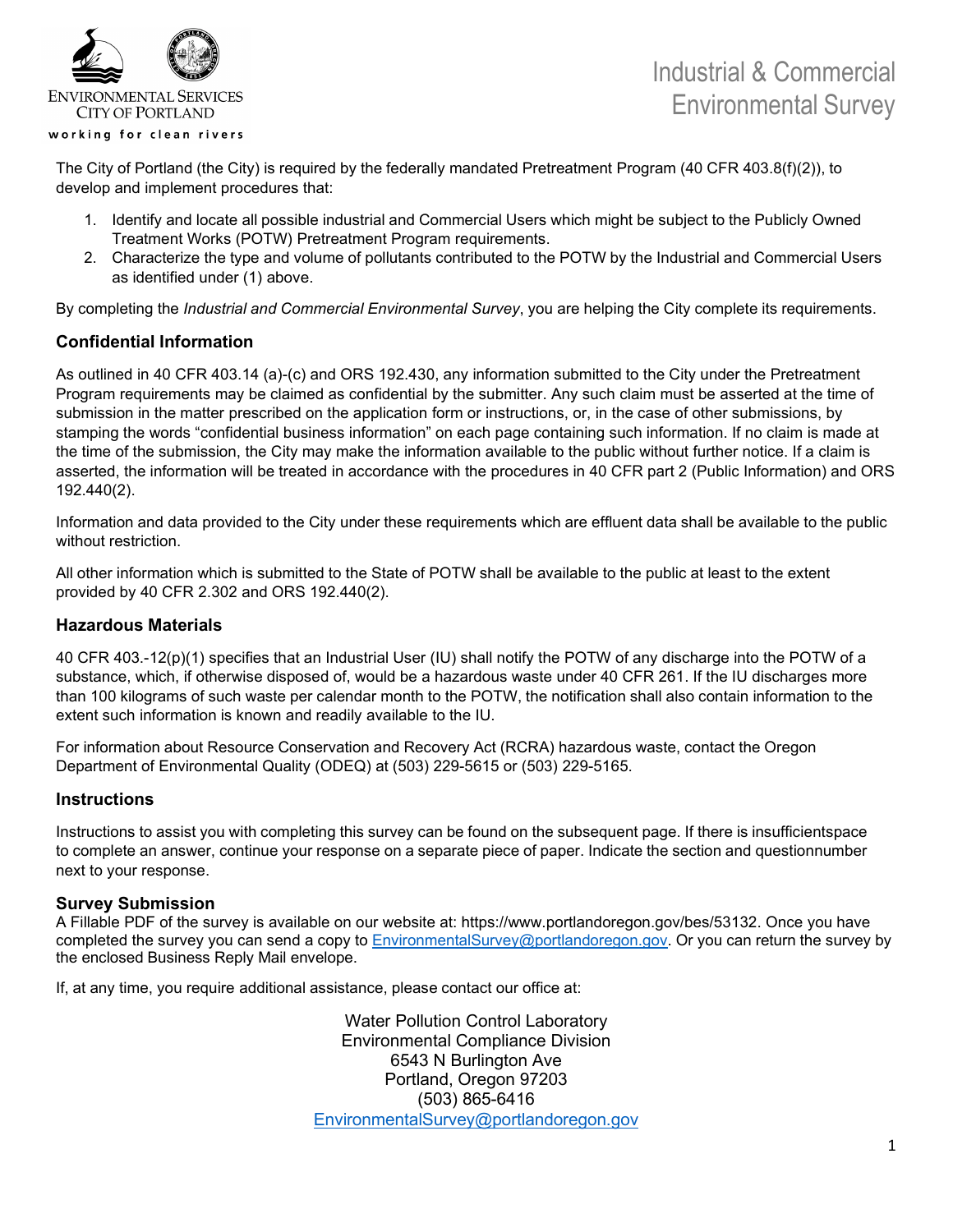

# Industrial & Commercial Environmental Survey

## **INSTRUCTIONS**

## Section A

- Enter the legal name of the company i.e., the name of the company legally responsible for this facility.
- Enter the name of the facility, such as the name used on letterhead, correspondence or advertising brochures.
- Enter the street address where the facility is located.
- Enter the mailing address of the facility, if different from the facility street address above.
- Enter the name, title, telephone number and email address of the person who is most familiar with the facts reported on this form and who can be contacted by City staff.
- Check the appropriate box indicating type of facility.

## Section B

- 1. Check the appropriate box. If you are uncertain whether this facility is connected to the City of Portland's sanitary sewer system, check your water billing statement for sewer charges, or contact the City's Development Assistance at 503-823-7740 for sewer connection information.
- 2. Check the appropriate box. If you are uncertain whether this facility is connected to the City of Portland's water system, check your water billing statement or contact the City's Development Assistance at 503-823-7740 for information.
	- a. Check the appropriate box. List three of your account number(s).If you are a tenant, or do not directly receive the water billing statement for the building, indicate it here
- 3. Check the appropriate box. If other, please specify.
- 4. Check the appropriate box.

## Section C

- 1. Check the box for each day of the week the facility conducts business.
- 2. Indicate the number of hours per day that the facility conducts business.
- 3. Approximate the number of employees that are at the facility per day.
- 4. Supply the requested information for all industrial or commercial activity done at the facility.
- **5.** Provide details on processes conducted on-site. **More information about process, chemicals used, and industrial methods allows for a clearer understanding and fewer follow-up questions.**
- 6. Enter the approximate month and year that operations began or are proposed to begin.
- 7. Answer questions related to wastewater generation
	- a. Check the appropriate box.
	- b. If you checked Yes to 7a, describe the frequency and chemicals used for equipment/facility washdown.
	- c. Check the appropriate boxes and describe process wastewater if applicable.
	- d. Answer the following questions if you checked Yes for 7a or checked any boxes for 7c. Otherwise skip this question and proceed to (e).
		- i. Check the appropriate box
		- ii. Describe how wastewater is disposed if it is not discharged to the City sanitary system.
		- iii. Give the estimated volume (Gallons Per Day) of wastewater discharged.<br>iv. Check the appropriate box. A continuous discharge is described as an un
		- Check the appropriate box. A *continuous discharge* is described as an uninterrupted flow, while a *batchdischarge* is the controlled discharge of a discrete volume of wastewater for a limited duration.
		- v. Check the appropriate box
		- vi. If you checked Yes to (v.), describe the treatment process and equipment.
	- e. Check this box if facility only generates domestic wastewater (hand sinks, mop sinks, toilets, showers).

### Section D

- 1. Check the appropriate box. (For questions 1 through 6).
- 6. Check the appropriate box. If you discharge a listed or a characteristic hazardous waste that is subject to the provisions of the RCRA into the City's sewer collection system, you must complete the RCRA Hazardous Waste Information questionnaire.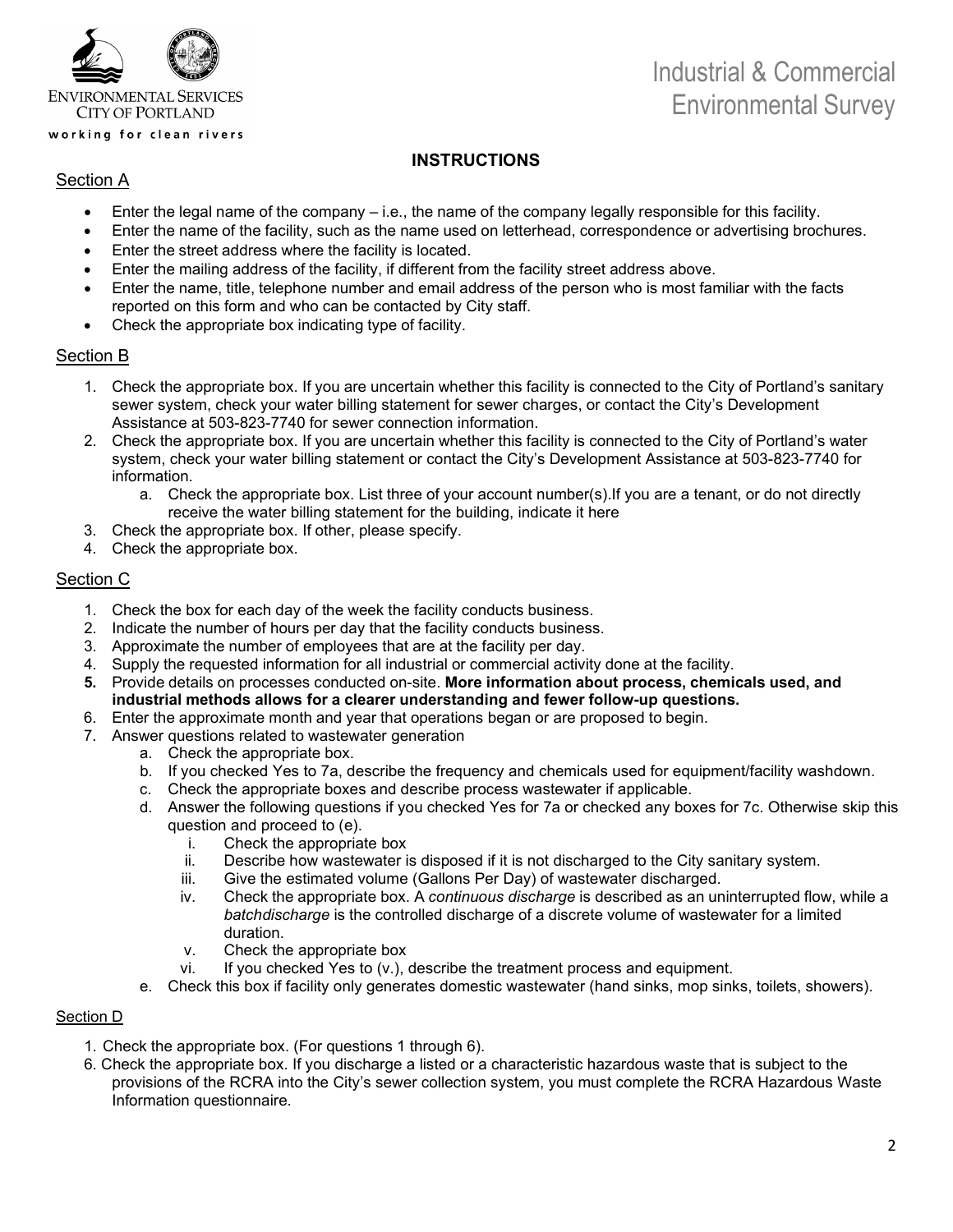

# Industrial & Commercial Environmental Survey

### **INSTRUCTIONS CONTINUED**

#### Section E

- 1. Check the appropriate box(es). Parking lot run-off includes paved and concreted areas, but excludes graveled areas. If Other, list all flows other than stormwater that flows to a storm sewer. A storm sewer is any sewer pipe conveyance not draining to a sewage treatment plant but draining to a creek, stream, river, pond or other surface water.
- 2. Check the appropriate box(es). On-site infiltration systems may include, but are not limited to, dry wells, soakage trenches, water quality ponds, etc.
- 3. Check the appropriate box.
	- a. If applicable, describe activities.
- 4. Check the applicable box(es).
	- a. Check the applicable box(es), indicating the number of each type in use on site. If Other, provide the information as requested.
	- b. Check the applicable box(es).
	- c. Check the appropriate box(es). If Other, describe how wash water is discharged.
- 5. Check the appropriate box.
	- a. If applicable, check appropriate box.
- 6. Check all that apply.
	- a. Check the applicable box(es), indicating the number of each type serviced on site. If Other, please indicate type of equipment and amount.
	- b. Check appropriate box.
	- c. Check appropriate box.
	- d. If applicable, describe disposal methods.
- 7. Check appropriate box.
	- a. If applicable, check appropriate box. If Other, explain.

#### Section F

- 1. Check appropriate box.
	- a. If applicable, check appropriate box.

#### Section G

• Sign and date survey, then return either via enclosed paid postage envelope or by email to [EnvironmentalSurvey@portlandoregon.gov.](mailto:EnvironmentalSurvey@portlandoregon.gov)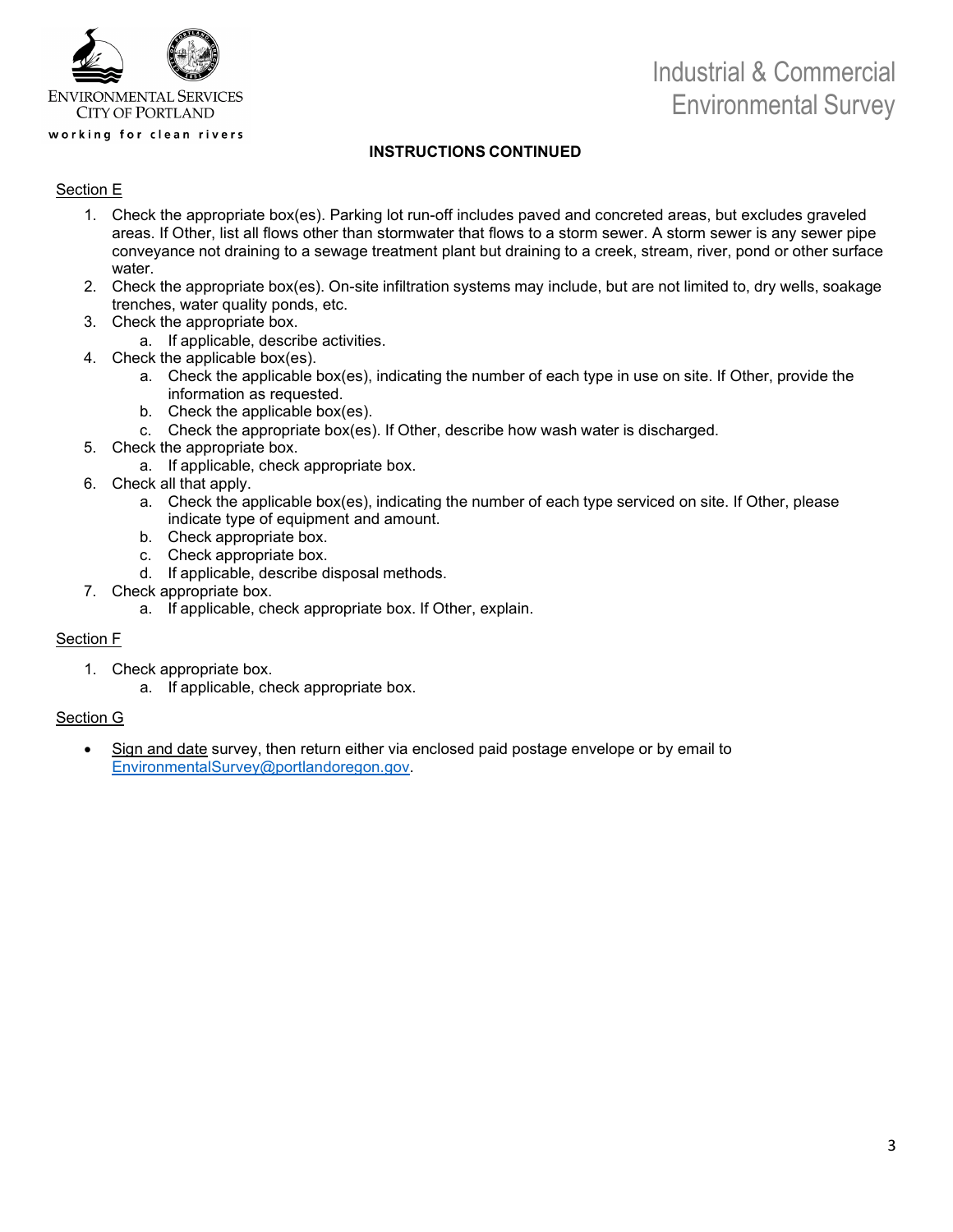

**ENVIRONMENTAL SERVICES CITY OF PORTLAND** 

#### working for clean rivers

## **SECTION A. GENERAL INFORMATION**

| Legal Name _                                                                                                                                                                                                                                                                                                                                                                                                                                                                                                                                                                                                                                                                                                                                      |  |                                                                                                                                                                                                                                                                                                                                                                                                                   |  |                                              |                                      |
|---------------------------------------------------------------------------------------------------------------------------------------------------------------------------------------------------------------------------------------------------------------------------------------------------------------------------------------------------------------------------------------------------------------------------------------------------------------------------------------------------------------------------------------------------------------------------------------------------------------------------------------------------------------------------------------------------------------------------------------------------|--|-------------------------------------------------------------------------------------------------------------------------------------------------------------------------------------------------------------------------------------------------------------------------------------------------------------------------------------------------------------------------------------------------------------------|--|----------------------------------------------|--------------------------------------|
|                                                                                                                                                                                                                                                                                                                                                                                                                                                                                                                                                                                                                                                                                                                                                   |  | _Business Registry No.:________________________                                                                                                                                                                                                                                                                                                                                                                   |  |                                              |                                      |
|                                                                                                                                                                                                                                                                                                                                                                                                                                                                                                                                                                                                                                                                                                                                                   |  |                                                                                                                                                                                                                                                                                                                                                                                                                   |  |                                              |                                      |
|                                                                                                                                                                                                                                                                                                                                                                                                                                                                                                                                                                                                                                                                                                                                                   |  |                                                                                                                                                                                                                                                                                                                                                                                                                   |  |                                              |                                      |
| <b>Questionnaire Resource:</b>                                                                                                                                                                                                                                                                                                                                                                                                                                                                                                                                                                                                                                                                                                                    |  |                                                                                                                                                                                                                                                                                                                                                                                                                   |  |                                              |                                      |
|                                                                                                                                                                                                                                                                                                                                                                                                                                                                                                                                                                                                                                                                                                                                                   |  |                                                                                                                                                                                                                                                                                                                                                                                                                   |  |                                              |                                      |
| <b>Contact's Affiliation:</b><br>□ Company Representative                                                                                                                                                                                                                                                                                                                                                                                                                                                                                                                                                                                                                                                                                         |  |                                                                                                                                                                                                                                                                                                                                                                                                                   |  |                                              |                                      |
| <b>Facility Type:</b>                                                                                                                                                                                                                                                                                                                                                                                                                                                                                                                                                                                                                                                                                                                             |  |                                                                                                                                                                                                                                                                                                                                                                                                                   |  |                                              |                                      |
| □ Business Office<br>$\Box$ Retail<br>$\square$ Distribution<br>□ Manufacturing/Production                                                                                                                                                                                                                                                                                                                                                                                                                                                                                                                                                                                                                                                        |  |                                                                                                                                                                                                                                                                                                                                                                                                                   |  |                                              |                                      |
| <b>SECTION B. WATER USE &amp; SERVICE</b>                                                                                                                                                                                                                                                                                                                                                                                                                                                                                                                                                                                                                                                                                                         |  |                                                                                                                                                                                                                                                                                                                                                                                                                   |  |                                              |                                      |
| 1. Is this facility connected to the City of Portland's sanitary sewer system?<br>Does this facility receive water or sewer billing statements from the City of Portland?<br>2.<br>a. If Yes, list the water account number(s) with the largest water use volume:<br>Account No.:<br>3. Does this facility have any non-City sources of water? $\Box$ Well $\Box$ Rain Harvest $\Box$ Other (Specify):<br>Does this facility have a cooling tower or boiler?<br>4.                                                                                                                                                                                                                                                                                |  |                                                                                                                                                                                                                                                                                                                                                                                                                   |  | $\square$ Yes<br>$\square$ Yes<br>$\Box$ Yes | □ No<br>$\square$ No<br>$\square$ No |
| <b>SECTION C. BUSINESS ACTIVITY</b>                                                                                                                                                                                                                                                                                                                                                                                                                                                                                                                                                                                                                                                                                                               |  |                                                                                                                                                                                                                                                                                                                                                                                                                   |  |                                              |                                      |
| 1. Days per week of operation:<br>2. Hours per day of operation:<br>3. Average number of employees at facility per day:<br>Please check off category of business activities or processes conducted at this facility:<br>4.<br>□ Food or Beverage Production<br>□ Medical, Dental, Veterinary, or Chiropractic Facility<br>□ Organic Chemical Manufacturing<br>□ Inorganic Chemical Manufacturing<br>□ Battery Manufacturing<br>□ Cement Manufacturing / Paving & Roofing Materials<br>□ Electrical & Electrical Component Manufacturing<br>□ Glass Manufacturing<br>□ Metal Manufacturing / Metal Forming / Metal Finishing<br>(Electroplating, Electroless Plating, Anodizing, Coating,<br>Chemical Etching or Milling, or Printed Circuit Board |  | □ Mon □ Tues □ Wed □ Thurs □ Fri □ Sat □ Sun<br>$\Box 8$ $\Box 10$ $\Box 12$ $\Box 16$ $\Box 24$ $\Box 0$ ther:<br>□ Industrial Laundry<br>$\Box$ Paint or Ink Formulating<br>□ Plastics Molding & Forming<br>□ Rubber Manufacturing or Extrusion<br>□ Soap & Detergent Manufacturing<br>□ Transportation Equipment Cleaning<br>□ Hauled Waste Treatment<br>□ Petroleum or Chemical Storage<br>□ Other (Explain): |  |                                              |                                      |

<https://www.epa.gov/eg/industrial-effluent-guidelines> under Metal Finishing.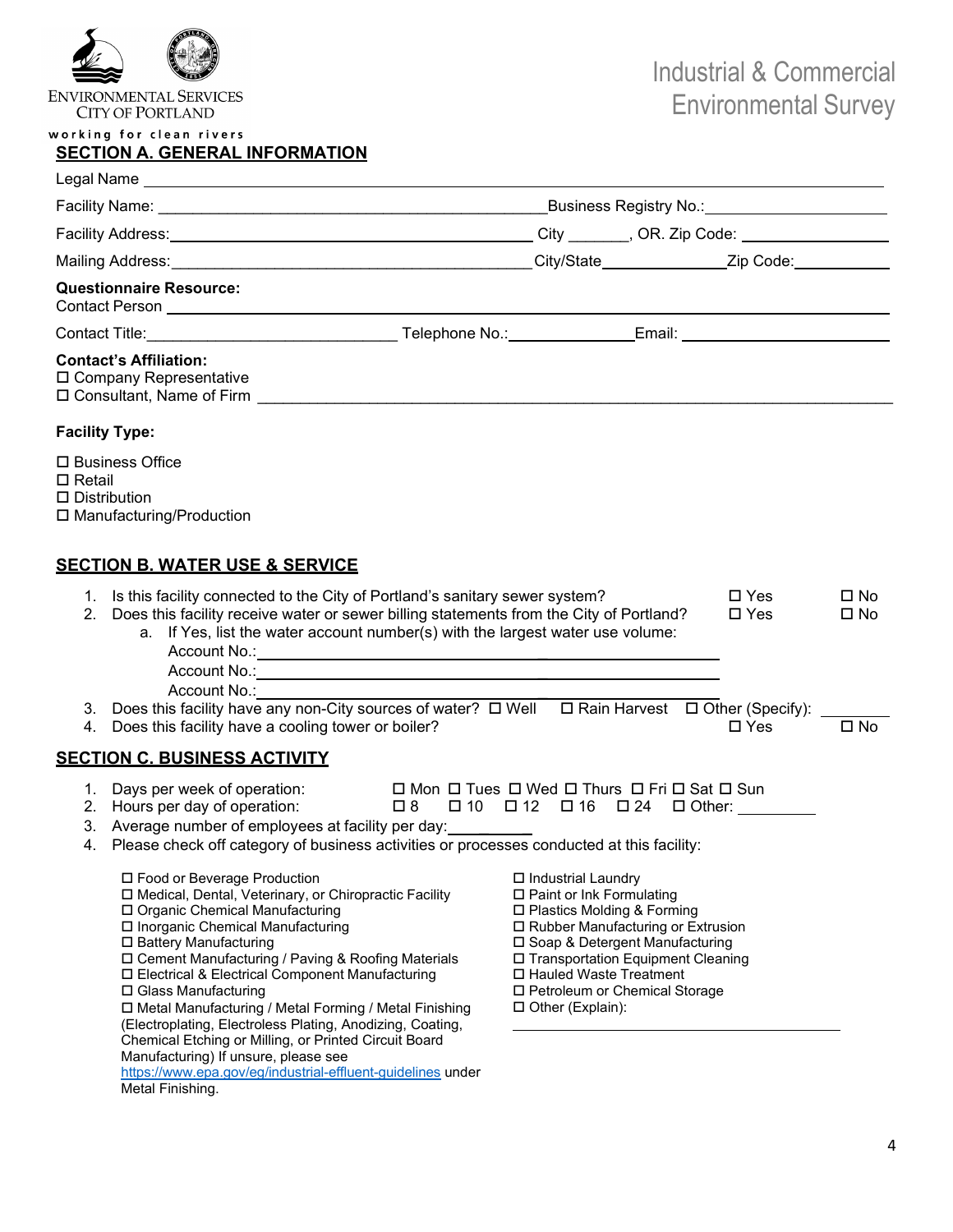

List SIC or NAICS Code(s) that apply: <https://www.osha.gov/pls/imis/sicsearch.html> <https://www.census.gov/eos/www/naics/>

> $\overline{\phantom{a}}$  ,  $\overline{\phantom{a}}$  ,  $\overline{\phantom{a}}$  ,  $\overline{\phantom{a}}$  ,  $\overline{\phantom{a}}$  ,  $\overline{\phantom{a}}$  ,  $\overline{\phantom{a}}$  ,  $\overline{\phantom{a}}$  ,  $\overline{\phantom{a}}$  ,  $\overline{\phantom{a}}$  ,  $\overline{\phantom{a}}$  ,  $\overline{\phantom{a}}$  ,  $\overline{\phantom{a}}$  ,  $\overline{\phantom{a}}$  ,  $\overline{\phantom{a}}$  ,  $\overline{\phantom{a}}$  $\mathcal{L} = \mathcal{L} \times \mathcal{L}$  , where  $\mathcal{L} = \mathcal{L} \times \mathcal{L}$

 $\overline{\phantom{a}}$  ,  $\overline{\phantom{a}}$  ,  $\overline{\phantom{a}}$  ,  $\overline{\phantom{a}}$  ,  $\overline{\phantom{a}}$  ,  $\overline{\phantom{a}}$  ,  $\overline{\phantom{a}}$  ,  $\overline{\phantom{a}}$  ,  $\overline{\phantom{a}}$  ,  $\overline{\phantom{a}}$  ,  $\overline{\phantom{a}}$  ,  $\overline{\phantom{a}}$  ,  $\overline{\phantom{a}}$  ,  $\overline{\phantom{a}}$  ,  $\overline{\phantom{a}}$  ,  $\overline{\phantom{a}}$ 

5. What operations & processes are conducted at the facility? Explain in detail:

| 6.<br>Wastewater generation:<br>а.<br>b. | Enter date production began or will begin at this facility (Month/Day/Year):<br>Does your facility conduct Equipment / Facility Washdown or Cleaning?<br>If Yes, please describe frequency and chemicals used:       | $\Box$ Yes | $\square$ No |
|------------------------------------------|----------------------------------------------------------------------------------------------------------------------------------------------------------------------------------------------------------------------|------------|--------------|
| c.                                       | Please check off all types of nondomestic wastewater generated at this facility.<br>□ Non-Contact Cooling Water<br>□ Contact Cooling Water<br>□ Boiler / Cooling Tower Blowdown<br>□ Air Pollution Control Equipment |            |              |

□ Stormwater to Sanitary Sewer

Process Water, describe processes that generate wastewater:

|  |  | d. If you checked Yes for 7a or any box for 7c, please answer the following questions. If No, go to 7e. |
|--|--|---------------------------------------------------------------------------------------------------------|
|  |  |                                                                                                         |

| i. Is the wastewater generated discharged to the City of Portland sanitary sewer system? $\Box$ Yes $\Box$ No |                   |              |  |
|---------------------------------------------------------------------------------------------------------------|-------------------|--------------|--|
| ii. If No, describe how wastewater is disposed:                                                               |                   |              |  |
| iii. If Yes, what is the estimated volume (Gallons Per Day) of wastewater discharged:                         |                   |              |  |
| iv. If Yes, is wastewater discharged continuous or batch?                                                     | $\Box$ Continuous | $\Box$ Batch |  |
| v. If Yes, is this wastewater treated prior to discharge?<br>$\Box$ Yes                                       |                   |              |  |
| vi. If Yes to 7(d)(v), briefly describe treatment processes/equipment:                                        |                   |              |  |
|                                                                                                               |                   |              |  |

e.  $\Box$  This facility only generates domestic wastewater (hand sinks, mop sinks, toilets, showers)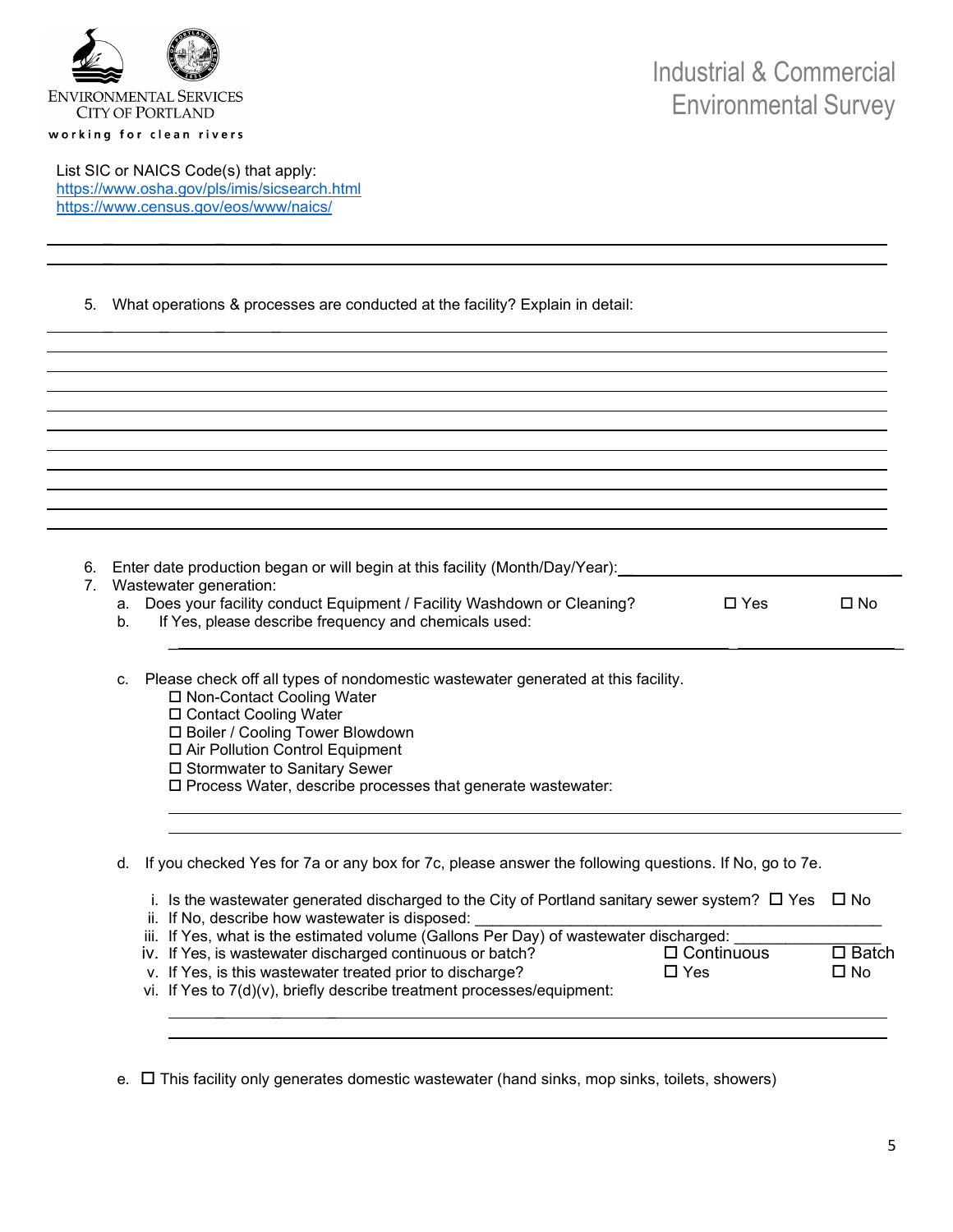

### **SECTION D. MATERIAL STORAGE**

| 1. Do you use or store liquid chemicals?<br>2. Do you use or store dry chemicals?<br>3. Are any acids stored or used?<br>a. If Yes, note type and quantity: | $\Box$ Yes<br>$\Box$ Yes<br>$\Box$ Yes | □ No<br>$\square$ No<br>□ No |
|-------------------------------------------------------------------------------------------------------------------------------------------------------------|----------------------------------------|------------------------------|
| 4. Do you have floor drains in manufacturing or storage areas?                                                                                              | $\Box$ Yes                             | □ No                         |
| 5. Are materials, chemicals, products, equipment, or waste materials<br>stored/used outside?                                                                | $\Box$ Yes                             | $\square$ No                 |
| 6. Does this facility have a current, written spill contingency plan?                                                                                       | $\Box$ Yes                             | □ No                         |
| 7. Do you discharge hazardous waste to the sanitary sewer as defined by EPA?                                                                                | $\Box$ Yes                             | $\square$ No                 |

a. If Yes, complete the following:

## **Hazardous Waste Information Questionnaire**

| <b>Facility EPA Identification Number</b> |                             |                  |  |  |  |  |  |
|-------------------------------------------|-----------------------------|------------------|--|--|--|--|--|
| Name of Waste:                            | EPA Hazardous Waste Number: | Disposal Method: |  |  |  |  |  |
|                                           |                             |                  |  |  |  |  |  |
|                                           |                             |                  |  |  |  |  |  |

## **SECTION E. STORMWATER MANAGEMENT**

- 1. Indicate which of the following drains to a storm sewer system: □ Parking Lot Run-off □ Floor Drains □ Roof Drains □ Other:
- 2. If stormwater from this facility does not drain to a City of Portland sewer system, does the stormwater drain:<br>  $\Box$  Directly to a Drainage Way  $\Box$  To an on-site infiltration System  $\Box$  Other:  $\Box$  Directly to a Drainage Way  $\Box$  To an on-site infiltration System
- 3. Does stormwater come into contact with any material handling activities or equipment, raw materials, intermediate products, by-products, waste materials, or industrial machinery at this facility?  $\Box$  Yes  $\Box$  No a. If Yes, briefly describe the activities:

## 4. Check all that apply: a. Equipment or vehicles used on site. Indicate the number in use: ロ Fork Lifts\_\_\_\_\_\_\_ロ Trucks\_\_\_\_\_\_\_\_ロ Tractors\_\_\_\_\_\_\_ ロ Cranes\_\_\_\_\_\_ ロ Other (Specify): b. Equipment or vehicle cleaning:<br> $\square$  On Site  $\square$  Off Site  $\Box$  Cleaned by Facility staff  $\Box$  Mobile Cleaning Service c. Wash water discharge:  $\square$  Sanitary Sewer  $\square$  Storm Sewer  $\square$  Taken Off Site  $\square$  100% Recycled  $\square$  Other (Specify): 5. Does this facility have an oil/water separator or a grease trap on the drainage line?  $\Box$  Yes  $\Box$  No a. If Yes, does the oil/water separator or grease trap discharge to: Sanitary Sewer Storm Sewer Do Not Know 6. Check all that apply: a. Equipment or vehicles serviced on site. Indicate the number serviced: □ Fork Lifts \_\_\_\_\_\_ □ Trucks \_\_\_\_\_ □ Tractors \_\_\_\_\_ □ Cranes \_\_\_\_ □ Other (Specify): \_\_ b. Mobile services used? Yes Not result to the service used? c. Where are services performed?  $\square$  Inside  $\square$  Outside d. Describe how you dispose of used oil, steam cleaning waste, antifreeze, or other wastes: